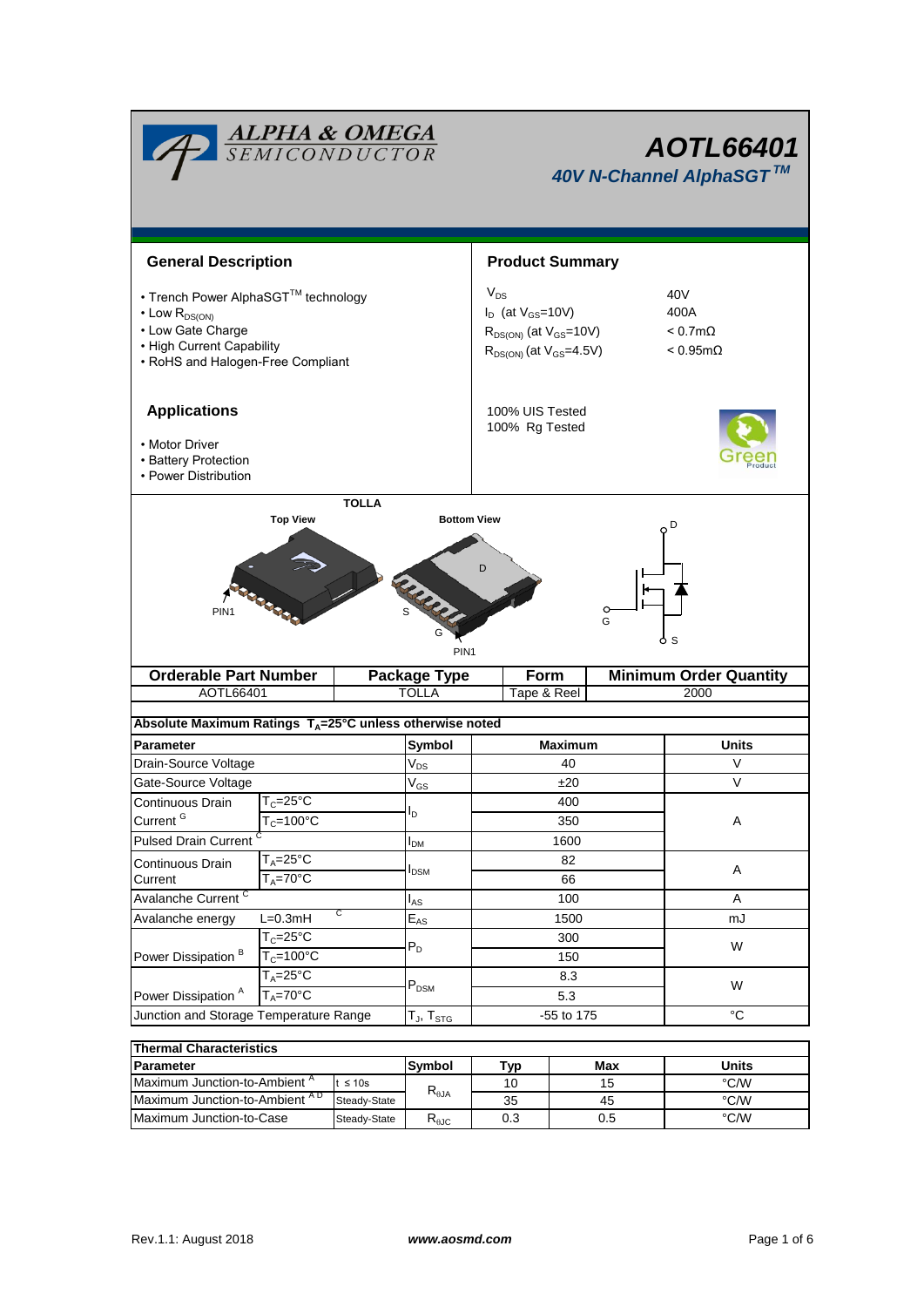

#### **Electrical Characteristics (TJ=25°C unless otherwise noted)**

| Symbol                                 | Parameter                             | <b>Conditions</b>                                                                          | Min               | <b>Typ</b> | <b>Max</b> | <b>Units</b> |           |  |  |
|----------------------------------------|---------------------------------------|--------------------------------------------------------------------------------------------|-------------------|------------|------------|--------------|-----------|--|--|
| <b>STATIC PARAMETERS</b>               |                                       |                                                                                            |                   |            |            |              |           |  |  |
| <b>BV<sub>DSS</sub></b>                | Drain-Source Breakdown Voltage        | $I_D = 250 \mu A$ , $V_{GS} = 0V$                                                          |                   | 40         |            |              | $\vee$    |  |  |
| $I_{\text{DSS}}$                       |                                       | $V_{DS}$ =40V, $V_{GS}$ =0V                                                                |                   |            | 1          |              |           |  |  |
|                                        | Zero Gate Voltage Drain Current       |                                                                                            | $T = 55^{\circ}C$ |            |            | 5            | μA        |  |  |
| $I_{GSS}$                              | Gate-Body leakage current             | V <sub>DS</sub> =0V, V <sub>GS</sub> =±20V                                                 |                   |            |            | ±100         | nA        |  |  |
| $V_{GS(th)}$                           | Gate Threshold Voltage                | $\overline{V_{DS}}$ = $V_{GS}$ , I <sub>D</sub> =250µA                                     | 1.3               | 1.8        | 2.3        | $\vee$       |           |  |  |
| $R_{DS(ON)}$                           | Static Drain-Source On-Resistance     | $V_{GS}$ =10V, $I_D$ =20A                                                                  |                   |            | 0.55       | 0.7          | $m\Omega$ |  |  |
|                                        |                                       |                                                                                            | $T_i = 125$ °C    |            | 0.8        | 1.05         |           |  |  |
|                                        |                                       | $V_{GS} = 4.5V, I_D = 20A$                                                                 |                   |            | 0.7        | 0.95         | $m\Omega$ |  |  |
| $g_{FS}$                               | <b>Forward Transconductance</b>       | V <sub>DS</sub> =5V, I <sub>D</sub> =20A                                                   |                   | 100        |            | S            |           |  |  |
| $V_{SD}$                               | Diode Forward Voltage                 | l <sub>s</sub> =1A, V <sub>GS</sub> =0V                                                    |                   | 0.64       | 1          | $\vee$       |           |  |  |
| ls.                                    | Maximum Body-Diode Continuous Current |                                                                                            |                   |            | 350        | A            |           |  |  |
|                                        | <b>DYNAMIC PARAMETERS</b>             |                                                                                            |                   |            |            |              |           |  |  |
| $C_{iss}$                              | <b>Input Capacitance</b>              |                                                                                            |                   |            | 19180      |              | рF        |  |  |
| $C_{\rm oss}$                          | Output Capacitance                    | $V_{GS}$ =0V, $V_{DS}$ =20V, f=1MHz                                                        |                   | 3110       |            | рF           |           |  |  |
| $C_{\text{rss}}$                       | Reverse Transfer Capacitance          |                                                                                            |                   | 180        |            | pF           |           |  |  |
| $\mathsf{R}_{\mathsf{g}}$              | Gate resistance                       | $f = 1$ MHz                                                                                | 1.4               | 2.8        | 4.2        | Ω            |           |  |  |
|                                        | <b>SWITCHING PARAMETERS</b>           |                                                                                            |                   |            |            |              |           |  |  |
| $Q_q(10V)$                             | <b>Total Gate Charge</b>              | $V_{GS}$ =10V, $V_{DS}$ =20V, $I_{D}$ =20A                                                 |                   |            | 240        | 340          | nC        |  |  |
| $Q_g(4.5V)$                            | <b>Total Gate Charge</b>              |                                                                                            |                   |            | 100        |              | nC        |  |  |
| $\mathsf{Q}_{\mathsf{gs}}$             | Gate Source Charge                    |                                                                                            |                   |            | 52         |              | nC        |  |  |
| $\mathsf{Q}_{\underline{\mathsf{gd}}}$ | Gate Drain Charge                     |                                                                                            |                   | 22         |            | nC           |           |  |  |
| $\mathsf{Q}_{\text{oss}}$              | Output Charge                         | $V_{GS}$ =0V, $V_{DS}$ =20V                                                                |                   |            | 130        |              | nC        |  |  |
| $t_{D(0n)}$                            | Turn-On DelayTime                     |                                                                                            |                   |            | 22         |              | ns        |  |  |
| $t_r$                                  | Turn-On Rise Time                     | $V_{GS}$ =10V, $V_{DS}$ =20V, R <sub>L</sub> =1.0 $\Omega$ ,<br>$R_{\text{GEN}} = 3\Omega$ |                   |            | 15         |              | ns        |  |  |
| $t_{D(off)}$                           | Turn-Off DelayTime                    |                                                                                            |                   |            | 205        |              | ns        |  |  |
| $\mathsf{t}_{\mathsf{f}}$              | <b>Turn-Off Fall Time</b>             |                                                                                            |                   |            | 36         |              | ns        |  |  |
| $\mathfrak{t}_{\text{rr}}$             | Body Diode Reverse Recovery Time      | $I_F = 20A$ , di/dt=500A/ $\mu$ s                                                          |                   |            | 35         |              | ns        |  |  |
| $Q_{rr}$                               | Body Diode Reverse Recovery Charge    | $I_F = 20A$ , di/dt=500A/ $\mu$ s                                                          |                   |            | 160        |              | nC        |  |  |

A. The value of R<sub>0JA</sub> is measured with the device mounted on 1in<sup>2</sup> FR-4 board with 2oz. Copper, in a still air environment with T<sub>A</sub> =25°C. The Power dissipation P<sub>DSM</sub> is based on R <sub>0JA</sub> t≤ 10s and the maximum allowed junction temperature of 150°C. The value in any given application

depends on the user's specific board design, and the maximum temperature of 175°C may be used if the PCB allows it.

B. The power dissipation  $P_D$  is based on  $T_{J(MAX)}=175^\circ$  C, using junction-to-case thermal resistance, and is more useful in setting the upper dissipation limit for cases where additional heatsinking is used.

C. Single pulse width limited by junction temperature  $\overline{T}_{J(MAX)}$ =175°C.

D. The  $R_{\theta_0 A}$  is the sum of the thermal impedance from junction to case  $R_{\theta_0 C}$  and case to ambient.

E. The static characteristics in Figures 1 to 6 are obtained using <300μs pulses, duty cycle 0.5% max.<br>F. These curves are based on the junction-to-case thermal impedance which is measured with the device mounted to a larg a maximum junction temperature of  $T_{J(MAX)}$ =175°C. The SOA curve provides a single pulse rating.

G. The maximum current rating is package limited.

H. These tests are performed with the device mounted on 1 in<sup>2</sup> FR-4 board with 2oz. Copper, in a still air environment with T<sub>A</sub>=25°C.

APPLICATIONS OR USE AS CRITICAL COMPONENTS IN LIFE SUPPORT DEVICES OR SYSTEMS ARE NOT AUTHORIZED. AOS DOES NOT ASSUME ANY LIABILITY ARISING OUT OF SUCH APPLICATIONS OR USES OF ITS PRODUCTS. AOS RESERVES THE RIGHT TO IMPROVE PRODUCT DESIGN,FUNCTIONS AND RELIABILITY WITHOUT NOTICE.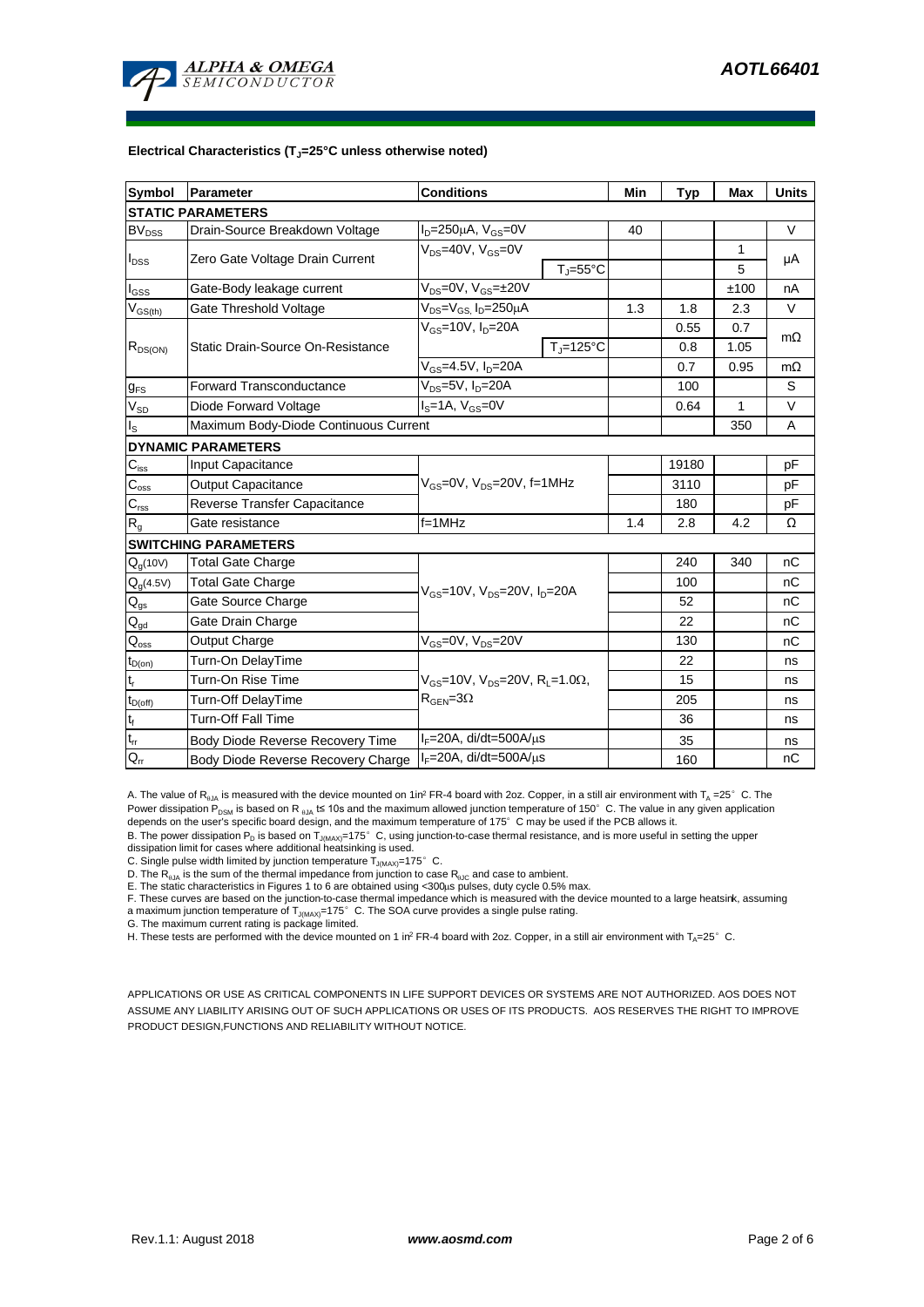

# **TYPICAL ELECTRICAL AND THERMAL CHARACTERISTICS**

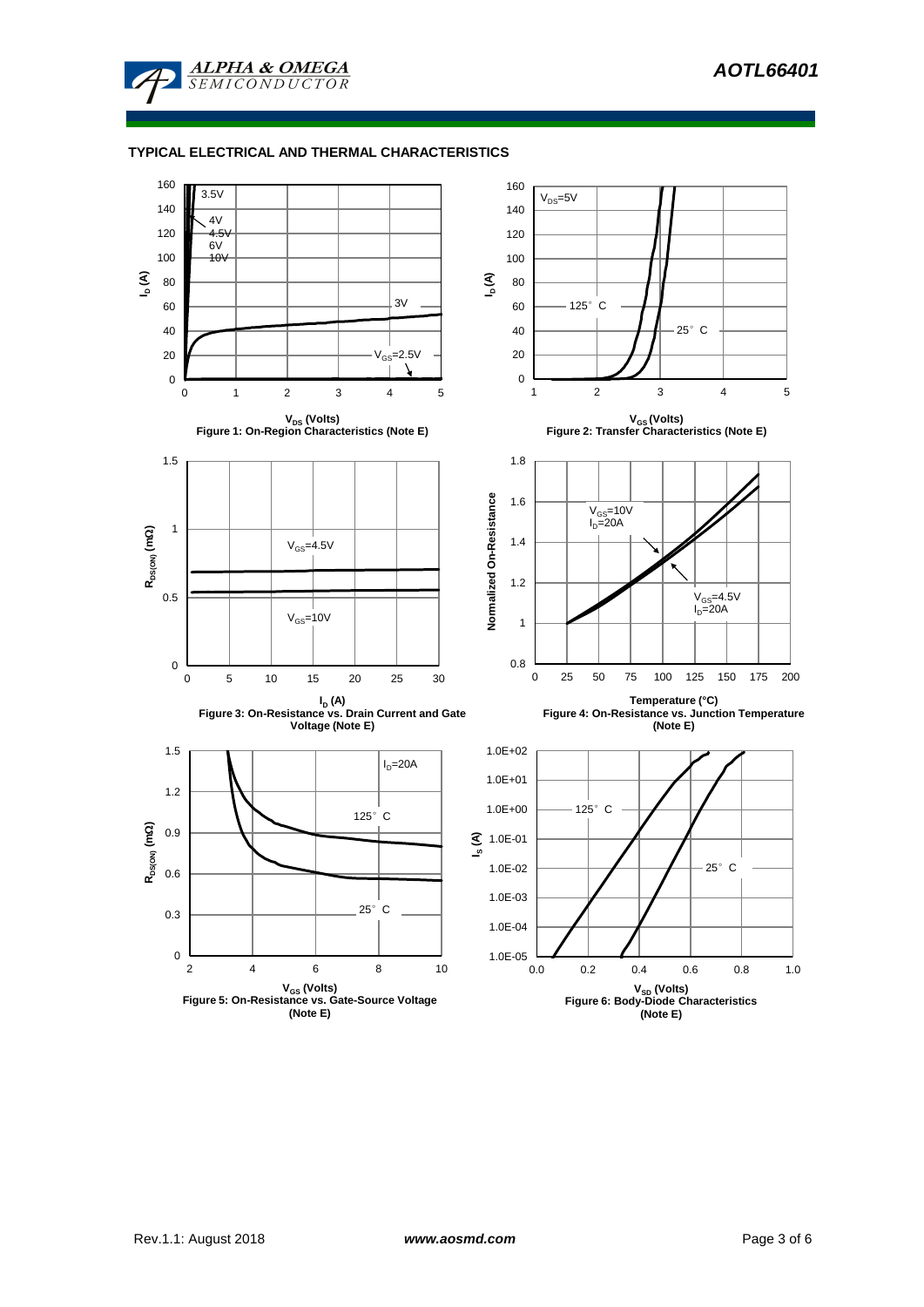

# **TYPICAL ELECTRICAL AND THERMAL CHARACTERISTICS**



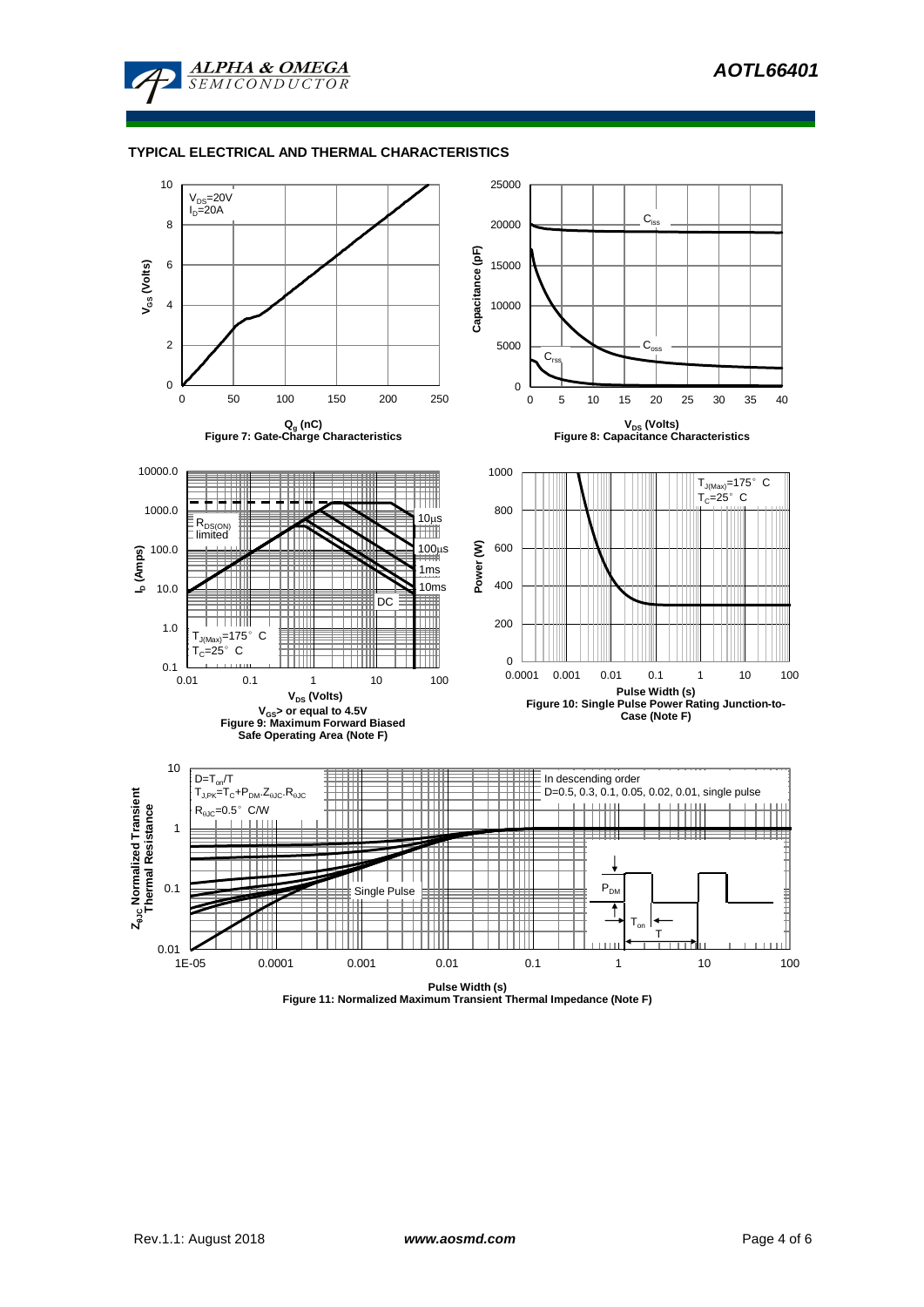

### **TYPICAL ELECTRICAL AND THERMAL CHARACTERISTICS**